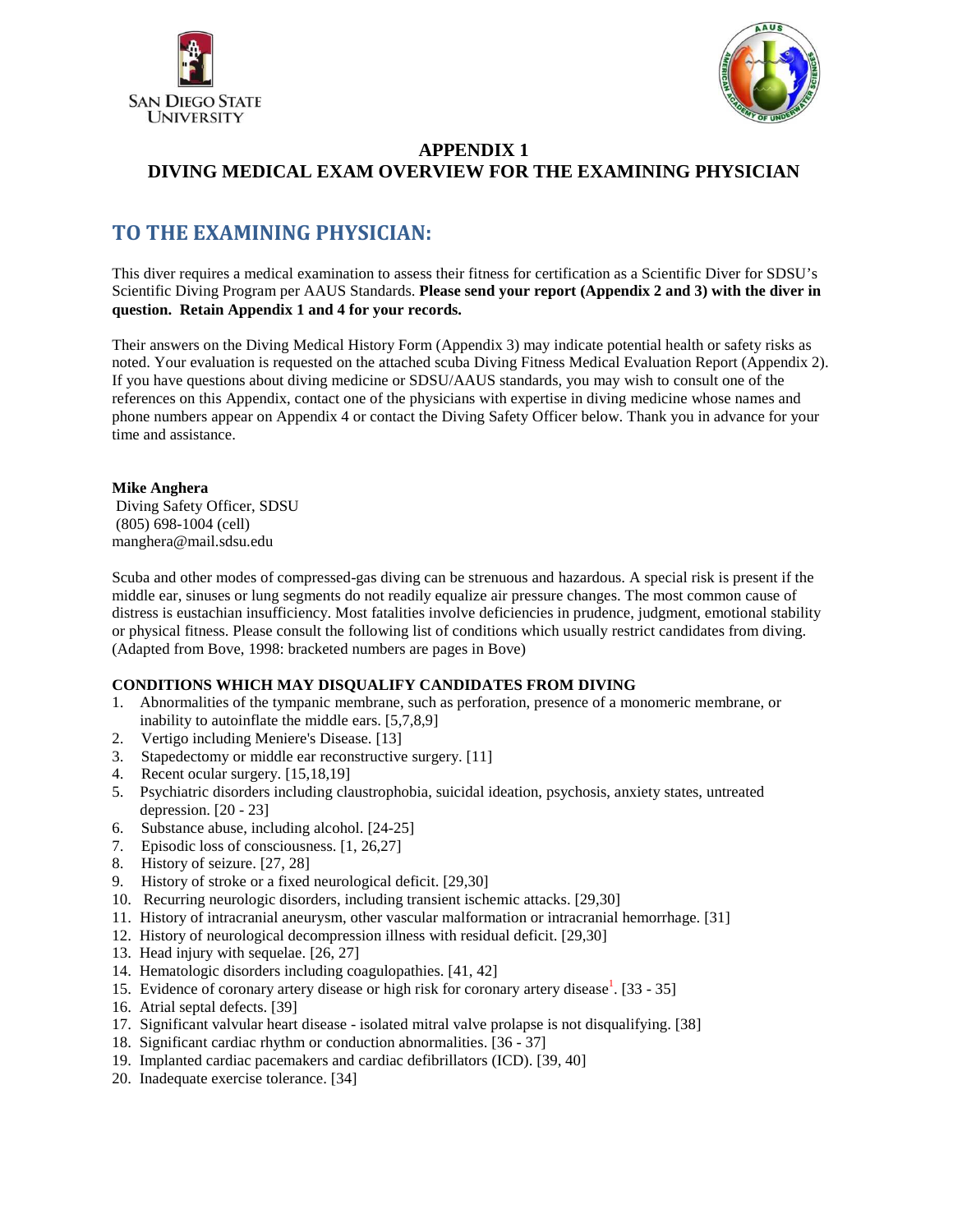



- 21. Severe hypertension. [35]
- 22. History of spontaneous or traumatic pneumothorax. [45]
- 23. Asthma<sup>2</sup>.  $[42 44]$
- 24. Chronic pulmonary disease, including radiographic evidence of pulmonary blebs, bullae or cysts.[45,46]
- 25. Diabetes mellitus. [46 47]

\_\_\_\_\_\_\_\_\_\_\_\_\_\_\_\_\_\_\_\_\_\_\_\_\_\_\_\_\_\_\_\_\_

26. Pregnancy. [56]

1 "Assessment of Cardiovascular Risk by Use of Multiple-Risk-Factor Assessment Equations." Grundy et. al. 1999. AHA/ACC Scientific Statement. http://www.acc.org/clinical/consensus/risk/risk1999.pdf

2 "Are Asthmatics Fit to Dive? " Elliott DH, ed. 1996 Undersea and Hyperbaric Medical Society, Kensington, MD.

#### **SELECTED REFERENCES IN DIVING MEDICINE**

Most of these are available from Best Publishing Company, P.O. Box 30100, Flagstaff, AZ 86003-0100, the Divers Alert Network (DAN) or the Undersea and Hyperbaric Medical Association (UHMS), Bethesda, MD.

- ACC/AHA Guidelines for Exercise Testing. A report of the American College of Cardiology/American Heart Association Task Force on Practice Guidelines (Committee on Exercise Testing). Gibbons RJ, et al. 1997. Journal of the American College of Cardiology. 30:260- 311.http://www.acc.org/clinical/guidelines/exercise/exercise.pdf
- Alert Diver Magazine; Articles on diving medicine http://www.diversalertnetwork.org/medical/articles/index.asp
- "Are Asthmatics Fit to Dive? " Elliott DH, ed. 1996 Undersea and Hyperbaric Medical Society, Kensington, MD.
- "Assessment of Cardiovascular Risk by Use of Multiple-Risk-Factor Assessment Equations." Grundy et. al. 1999. AHA/ACC Scientific Statement. http://www.acc.org/clinical/consensus/risk/risk1999.pdf
- DIVING MEDICINE, Third Edition, 1997. A. Bove and J. Davis. W.B. Saunders Company, Philadelphia
- DIVING AND SUBAQUATIC MEDICINE, Third Edition, 1994. C. Edmonds, C. Lowery and J. Pennefather. Butterworth-Heinemann Ltd. Oxford
- MEDICAL EXAMINATION OF SPORT SCUBA DIVERS, 1998. Alfred Bove, M.D.,Ph.D. (ed.). Medical Seminars, Inc. San Antonio, TX
- NOAA DIVING MANUAL, NOAA. Superintendent of Documents, U.S. Government Printing Office, Washington, D.C.
- U.S. NAVY DIVING MANUAL. Superintendent of Documents, U.S. Government Printing Office, Washington, D.C.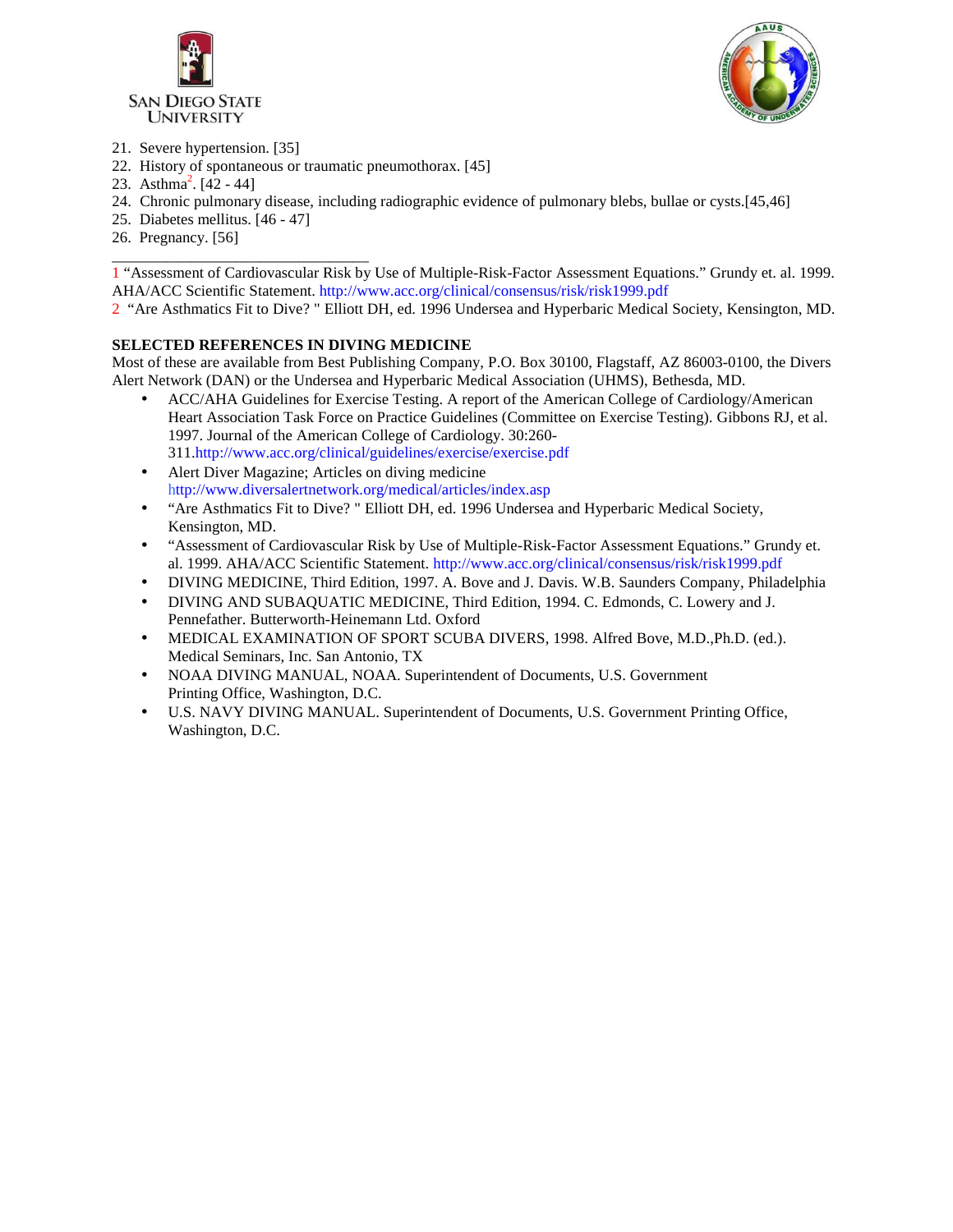



## **APPENDIX 2 MEDICAL EVALUATION OF FITNESS FOR SCUBA DIVING REPORT**

#### **TO THE EXAMINING PHYSICIAN:**

Name of Applicant (Print or Type)

 $\text{DOB:}\begin{array}{c}\n\text{DOB:}\n\hline\n\text{(Mo/Day/Year)}\n\hline\n\end{array}\n\qquad\n\begin{array}{c}\n\text{Date} \quad \text{O} \\
\hline\n\text{(Mo/Day/Year)}\n\hline\n\end{array}$ 

Scientific divers require periodic scuba diving medical examinations to assess their fitness to engage in diving with selfcontained underwater breathing apparatus (scuba). Their answers on the Diving Medical History Form may indicate potential health or safety risks as noted. Scuba diving is an activity that puts unusual stress on the individual in several ways. Your evaluation is requested on this Medical Evaluation form. Your opinion on the applicant's medical fitness is requested*.* Scuba diving requires heavy exertion. The diver must be free of cardiovascular and respiratory disease (see references, following page). An absolute requirement is the ability of the lungs, middle ears and sinuses to equalize pressure. Any condition that risks the loss of consciousness should disqualify the applicant. Please proceed in accordance with the AAUS Medical Standards (Sec. 6.00). If you have questions about diving medicine, please consult with the Undersea Hyperbaric Medical Society or Divers Alert Network.

#### **TESTS: Please initial that the following tests were completed. ALL tests listed below are required in order to determine the applicant's eligibility for certification.**

#### **DURING ALL INITIAL AND PERIODIC RE-EXAMS (UNDER AGE 40):**

- Medical history
- Complete physical exam, with emphasis on neurological and otological components
	- Urinalysis
- Any further tests deemed necessary by the physician
- **ADDITIONAL TESTS DURING FIRST EXAM OVER AGE 40 AND PERIODIC RE-EXAMS (OVER AGE 40):** 
	- Chest x-ray (Required only during first exam over age 40)
	- Resting EKG
	- Assessment of coronary artery disease using Multiple-Risk-Factor Assessment<sup>1</sup> (age, lipid profile, blood pressure, diabetic screening, smoking) Note: Exercise stress testing may be indicated based on Multiple-Risk-Factor Assessment

#### **PHYSICIAN'S STATEMENT:**

101 Diver **IS** medically qualified to dive for: 3 years (age 40-59) 5 years (under age 40)

02 Diver **IS NOT** medically qualified to dive: Permanently Temporarily.

I have evaluated the abovementioned individual according to the American Academy of Underwater Sciences medical standards and required tests for scientific diving (Sec. 6.00 and Appendix 1) and, in my opinion, find no medical conditions that may be disqualifying for participation in scuba diving. I have discussed with the patient any medical condition(s) that would not disqualify him/her from diving but which may seriously compromise subsequent health. The patient understands the nature of the hazards and the risks involved in diving with these conditions.

| MD or DO |                |  |
|----------|----------------|--|
|          | Date           |  |
|          |                |  |
|          | E-Mail Address |  |
|          |                |  |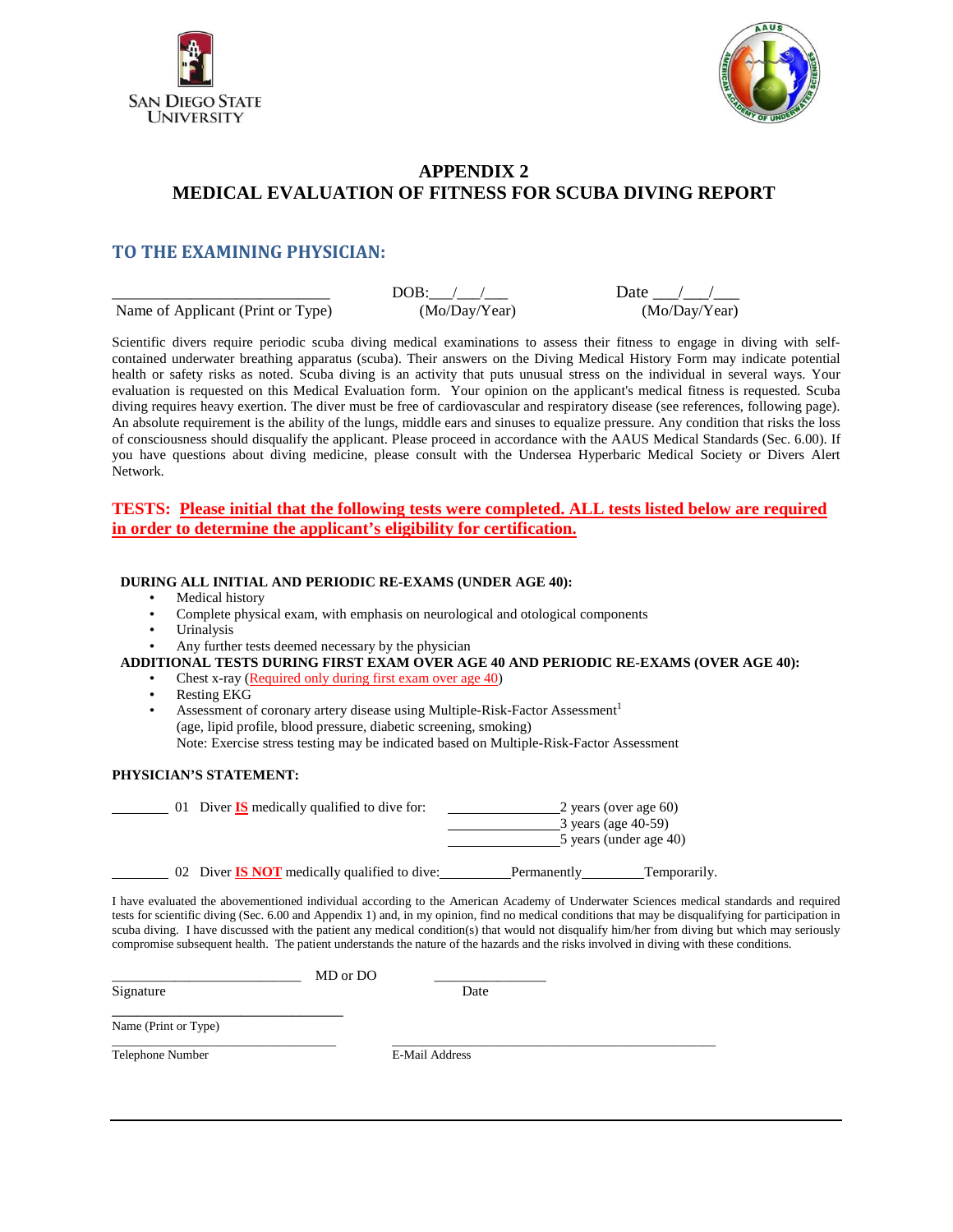



## **REMARKS:**

## APPLICANT'S RELEASE OF MEDICAL INFORMATION FORM

I authorize the release of this information and all medical information subsequently acquired in association with my diving to the SDSU's Diving Safety Officer and SDSU's Diving Control Board or their designee on (date) \_\_\_\_\_\_\_\_\_\_\_

\_\_\_\_\_\_\_\_\_\_\_\_\_\_\_\_\_\_\_\_\_\_\_\_\_\_\_\_\_\_\_\_\_\_\_\_\_\_\_\_\_\_\_\_\_\_\_\_\_\_\_\_\_\_\_\_\_\_\_\_\_\_\_\_\_\_\_\_\_\_\_\_\_\_\_\_\_\_ \_\_\_\_\_\_\_\_\_\_\_\_\_\_\_\_\_\_\_\_\_\_\_\_\_\_\_\_\_\_\_\_\_\_\_\_\_\_\_\_\_\_\_\_\_\_\_\_\_\_\_\_\_\_\_\_\_\_\_\_\_\_\_\_\_\_\_\_\_\_\_\_\_\_\_\_\_\_ \_\_\_\_\_\_\_\_\_\_\_\_\_\_\_\_\_\_\_\_\_\_\_\_\_\_\_\_\_\_\_\_\_\_\_\_\_\_\_\_\_\_\_\_\_\_\_\_\_\_\_\_\_\_\_\_\_\_\_\_\_\_\_\_\_\_\_\_\_\_\_\_\_\_\_\_\_\_ \_\_\_\_\_\_\_\_\_\_\_\_\_\_\_\_\_\_\_\_\_\_\_\_\_\_\_\_\_\_\_\_\_\_\_\_\_\_\_\_\_\_\_\_\_\_\_\_\_\_\_\_\_\_\_\_\_\_\_\_\_\_\_\_\_\_\_\_\_\_\_\_\_\_\_\_\_\_ \_\_\_\_\_\_\_\_\_\_\_\_\_\_\_\_\_\_\_\_\_\_\_\_\_\_\_\_\_\_\_\_\_\_\_\_\_\_\_\_\_\_\_\_\_\_\_\_\_\_\_\_\_\_\_\_\_\_\_\_\_\_\_\_\_\_\_\_\_\_\_\_\_\_\_\_\_\_

Signature of Applicant \_\_\_\_\_\_\_\_\_\_\_\_\_\_\_\_\_\_\_\_\_\_\_\_\_\_\_\_\_\_\_\_\_\_\_\_\_\_\_\_\_\_\_\_

#### **REFERENCES**

<sup>1</sup> Grundy, S.M., Pasternak, R., Greenland, P., Smith, S., and Fuster, V. 1999. Assessment of Cardiovascular Risk by Use of Multiple-Risk-Factor Assessment Equations. AHA/ACC Scientific Statement. *Journal of the American College of Cardiology,* 34: 1348-1359. http://content.onlinejacc.org/cgi/content/short/34/4/1348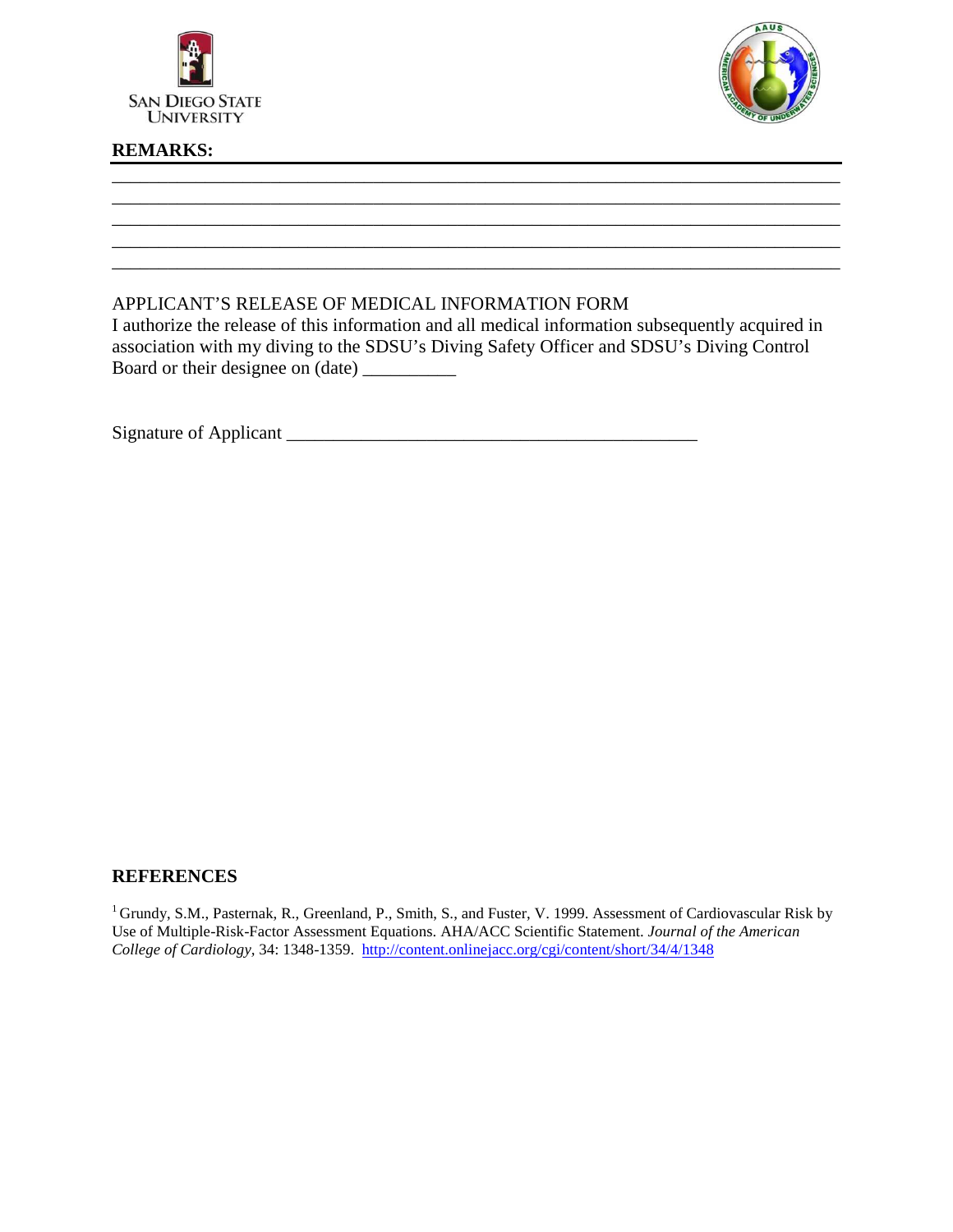



# **APPENDIX 3 DIVING MEDICAL HISTORY FORM**

(To Be Completed By Applicant-Diver)

Name \_\_\_\_\_\_\_\_\_\_\_\_\_\_\_\_\_\_\_\_\_\_\_\_\_\_\_\_\_\_\_\_\_\_\_\_\_\_ Sex \_\_\_\_ Age \_\_\_ Wt.\_\_\_ Ht. \_\_\_ Sponsor: **SDSU** Date \_\_\_/\_\_\_/\_\_\_

## **TO THE APPLICANT:**

 Scuba diving makes considerable demands on you, both physically and mentally. Diving with certain medical conditions may be asking for trouble not only for yourself, but also to anyone coming to your aid if you get into difficulty in the water. Therefore, it is prudent to meet certain medical and physical requirements before beginning a diving or training program.

 Your answers to the questions are as important, in determining your fitness as your physical examination. Obviously, you should give accurate information or the medical screening procedure becomes useless.

 This form shall be kept confidential. If you believe any question amounts to invasion of your privacy, you may elect to omit an answer, provided that you shall subsequently discuss that matter with your own physician and he/she must then indicate, in writing, that you have done so and that no health hazard exists.

 Should your answers indicate a condition, which might make diving hazardous, you will be asked to review the matter with your physician. In such instances, his/her written authorization will be required in order for further consideration to be given to your application. If your physician concludes that diving would involve undue risk for you, remember that he/she is concerned only with your well-being and safety.

Please respect the advice and the intent of this medical history form.

|                | <b>Yes</b> | N <sub>0</sub> | Please indicate whether or not the following apply to you | <b>Comments</b> |
|----------------|------------|----------------|-----------------------------------------------------------|-----------------|
|                |            |                | Convulsions, seizures, or epilepsy                        |                 |
| 2              |            |                | Fainting spells or dizziness                              |                 |
| 3              |            |                | Been addicted to drugs                                    |                 |
| $\overline{4}$ |            |                | Diabetes                                                  |                 |
| 5              |            |                | Motion sickness or sea/air sickness                       |                 |
| 6              |            |                | Claustrophobia                                            |                 |
|                |            |                | Mental disorder or nervous breakdown                      |                 |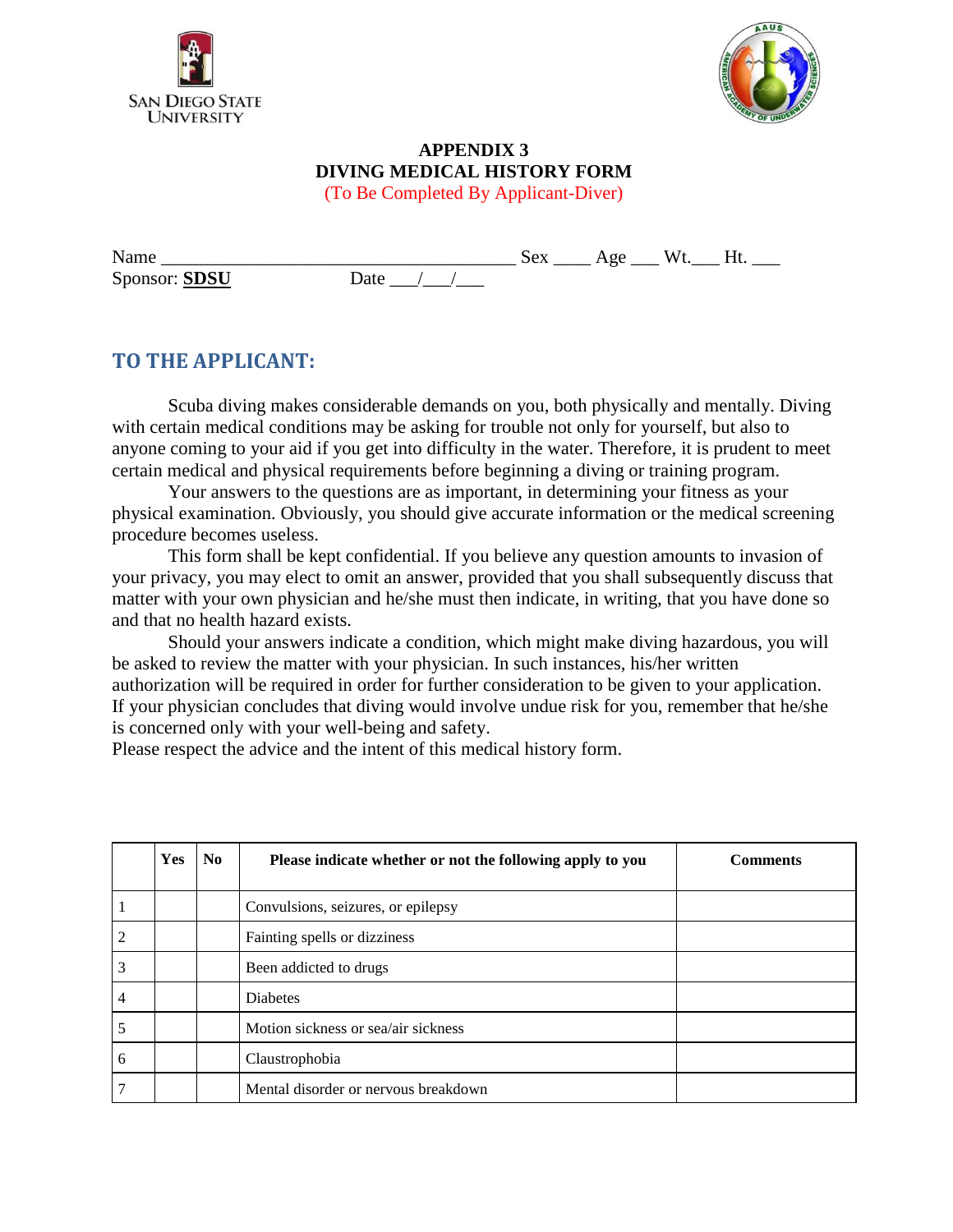



|              | Yes | N <sub>0</sub> | Please indicate whether or not the following apply to you                                   | <b>Comments</b> |
|--------------|-----|----------------|---------------------------------------------------------------------------------------------|-----------------|
| 8            |     |                | Are you pregnant?                                                                           |                 |
| $\mathbf{9}$ |     |                | Do you suffer from menstrual problems?                                                      |                 |
| 10           |     |                | Anxiety spells or hyperventilation                                                          |                 |
| 11           |     |                | Frequent sour stomachs, nervous stomachs or vomiting spells                                 |                 |
| 12           |     |                | Had a major operation                                                                       |                 |
| 13           |     |                | Presently being treated by a physician                                                      |                 |
| 14           |     |                | Taking any medication regularly (even non-prescription)                                     |                 |
| 15           |     |                | Been rejected or restricted from sports                                                     |                 |
| 16           |     |                | Headaches (frequent and severe)                                                             |                 |
| 17           |     |                | Wear dental plates                                                                          |                 |
| 18           |     |                | Wear glasses or contact lenses                                                              |                 |
| 19           |     |                | <b>Bleeding disorders</b>                                                                   |                 |
| 20           |     |                | Alcoholism                                                                                  |                 |
| 21           |     |                | Any problems related to diving                                                              |                 |
| 22           |     |                | Nervous tension or emotional problems                                                       |                 |
| 23           |     |                | Take tranquilizers                                                                          |                 |
| 24           |     |                | Perforated ear drums                                                                        |                 |
| 25           |     |                | Hay fever                                                                                   |                 |
| 26           |     |                | Frequent sinus trouble, frequent drainage from the nose, post-nasal<br>drip, or stuffy nose |                 |
| 27           |     |                | Frequent earaches                                                                           |                 |
| 28           |     |                | Drainage from the ears                                                                      |                 |
| 29           |     |                | Difficulty with your ears in airplanes or on mountains                                      |                 |
| 30           |     |                | Ear surgery                                                                                 |                 |
| 31           |     |                | Ringing in your ears                                                                        |                 |
| 32           |     |                | Frequent dizzy spells                                                                       |                 |
| 33           |     |                | Hearing problems                                                                            |                 |
| 34           |     |                | Trouble equalizing pressure in your ears                                                    |                 |
| 35           |     |                | Asthma                                                                                      |                 |
| 36           |     |                | Wheezing attacks                                                                            |                 |
| 37           |     |                | Cough (chronic or recurrent)                                                                |                 |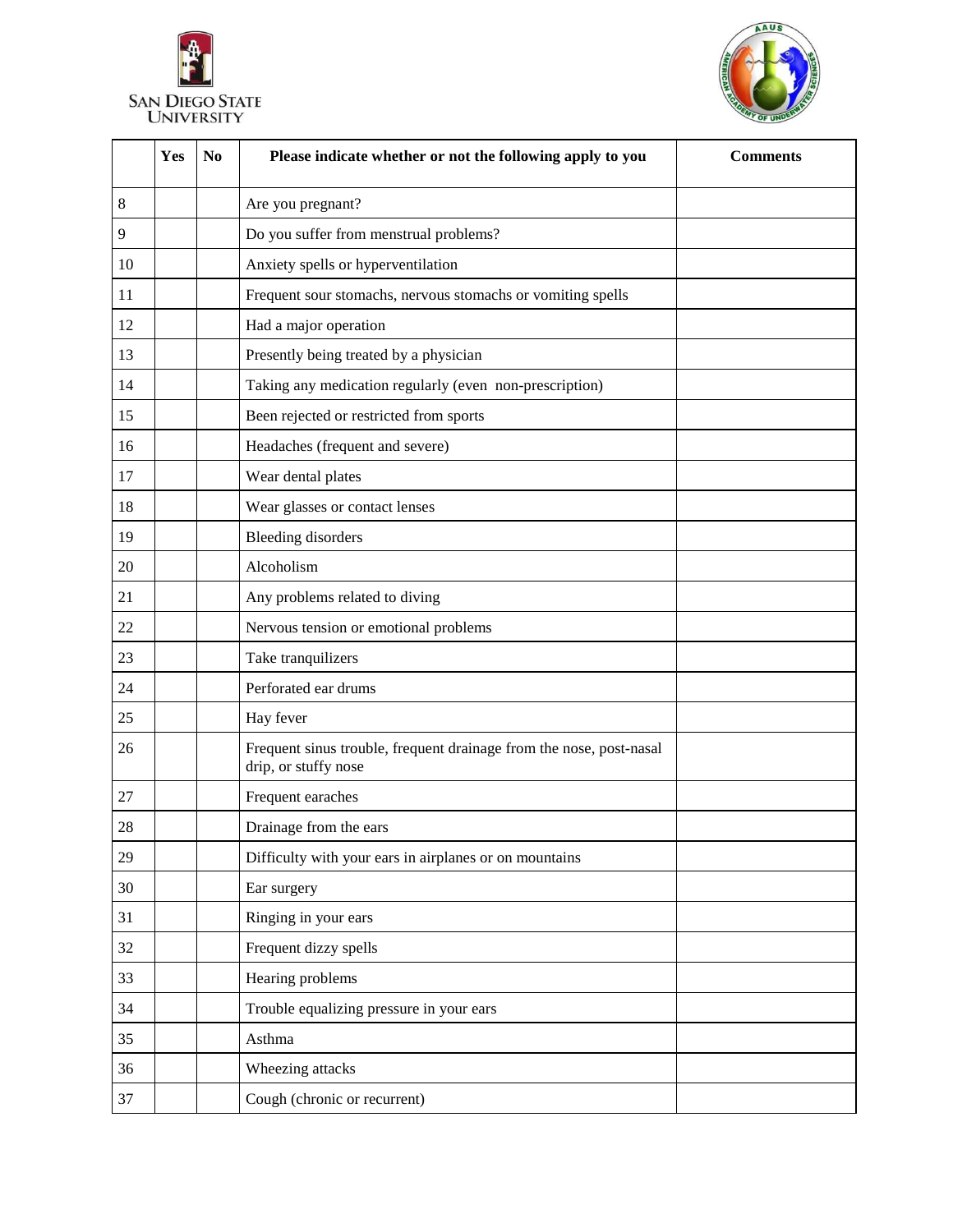



|        | Yes | N <sub>0</sub> | Please indicate whether or not the following apply to you                                              | <b>Comments</b> |
|--------|-----|----------------|--------------------------------------------------------------------------------------------------------|-----------------|
| 38     |     |                | Frequently raise sputum                                                                                |                 |
| 39     |     |                | Pleurisy                                                                                               |                 |
| 40     |     |                | Collapsed lung (pneumothorax)                                                                          |                 |
| 41     |     |                | Lung cysts                                                                                             |                 |
| 42     |     |                | Pneumonia                                                                                              |                 |
| 43     |     |                | Tuberculosis                                                                                           |                 |
| 44     |     |                | Shortness of breath                                                                                    |                 |
| 45     |     |                | Lung problem or abnormality                                                                            |                 |
| 46     |     |                | Spit blood                                                                                             |                 |
| 47     |     |                | Breathing difficulty after eating particular foods, after exposure to<br>particular pollens or animals |                 |
| 48     |     |                | Are you subject to bronchitis                                                                          |                 |
| 49     |     |                | Subcutaneous emphysema (air under the skin)                                                            |                 |
| 50     |     |                | Air embolism after diving                                                                              |                 |
| 51     |     |                | Decompression sickness                                                                                 |                 |
| 52     |     |                | Rheumatic fever                                                                                        |                 |
| 53     |     |                | Scarlet fever                                                                                          |                 |
| 54     |     |                | Heart murmur                                                                                           |                 |
| 55     |     |                | Large heart                                                                                            |                 |
| 56     |     |                | High blood pressure                                                                                    |                 |
| 57     |     |                | Angina (heart pains or pressure in the chest)                                                          |                 |
| 58     |     |                | Heart attack                                                                                           |                 |
| 59     |     |                | Low blood pressure                                                                                     |                 |
| 60     |     |                | Recurrent or persistent swelling of the legs                                                           |                 |
| 61     |     |                | Pounding, rapid heartbeat or palpitations                                                              |                 |
| $62\,$ |     |                | Easily fatigued or short of breath                                                                     |                 |
| 63     |     |                | Abnormal EKG                                                                                           |                 |
| 64     |     |                | Joint problems, dislocations or arthritis                                                              |                 |
| 65     |     |                | Back trouble or back injuries                                                                          |                 |
| 66     |     |                | Ruptured or slipped disk                                                                               |                 |
| 67     |     |                | Limiting physical handicaps                                                                            |                 |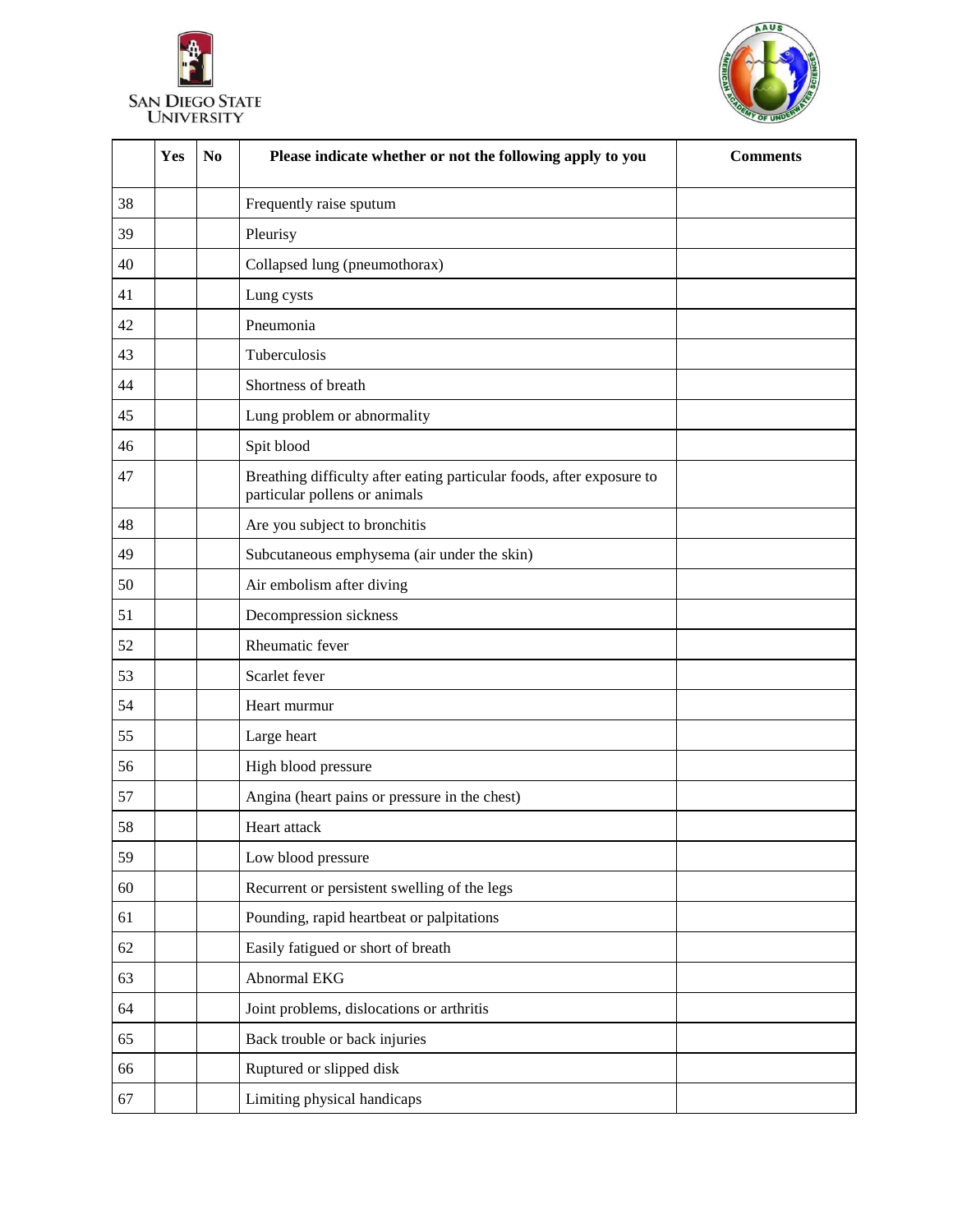



|    | Yes | N <sub>0</sub> | Please indicate whether or not the following apply to you                                         | <b>Comments</b> |
|----|-----|----------------|---------------------------------------------------------------------------------------------------|-----------------|
| 68 |     |                | Muscle cramps                                                                                     |                 |
| 69 |     |                | Varicose veins                                                                                    |                 |
| 70 |     |                | Amputations                                                                                       |                 |
| 71 |     |                | Head injury causing unconsciousness                                                               |                 |
| 72 |     |                | Paralysis                                                                                         |                 |
| 73 |     |                | Have you ever had an adverse reaction to medication?                                              |                 |
| 74 |     |                | Do you smoke?                                                                                     |                 |
| 75 |     |                | Have you ever had any other medical problems not listed? If so,<br>please list or describe below; |                 |
| 76 |     |                | Is there a family history of high cholesterol?                                                    |                 |
| 77 |     |                | Is there a family history of heart disease or stroke?                                             |                 |
| 78 |     |                | Is there a family history of diabetes?                                                            |                 |
| 79 |     |                | Is there a family history of asthma?                                                              |                 |
| 80 |     |                | Date of last tetanus shot?<br>Vaccination dates?                                                  |                 |

Please explain any "yes" answers to the above questions.

\_\_\_\_\_\_\_\_\_\_\_\_\_\_\_\_\_\_\_\_\_\_\_\_\_\_\_\_\_\_

I certify that the above answers and information represent an accurate and complete description of my medical history.

\_\_\_\_\_\_\_\_\_\_\_\_\_\_\_\_\_\_\_\_\_\_\_\_\_\_\_\_\_\_\_\_\_\_\_\_\_\_\_\_\_\_\_\_\_\_\_\_\_\_\_\_\_\_\_\_\_\_\_\_\_\_\_\_\_\_\_\_\_\_\_\_\_\_\_\_\_\_\_\_\_\_\_\_\_\_\_\_\_\_\_\_\_ \_\_\_\_\_\_\_\_\_\_\_\_\_\_\_\_\_\_\_\_\_\_\_\_\_\_\_\_\_\_\_\_\_\_\_\_\_\_\_\_\_\_\_\_\_\_\_\_\_\_\_\_\_\_\_\_\_\_\_\_\_\_\_\_\_\_\_\_\_\_\_\_\_\_\_\_\_\_\_\_\_\_\_\_\_\_\_\_\_\_\_\_\_ \_\_\_\_\_\_\_\_\_\_\_\_\_\_\_\_\_\_\_\_\_\_\_\_\_\_\_\_\_\_\_\_\_\_\_\_\_\_\_\_\_\_\_\_\_\_\_\_\_\_\_\_\_\_\_\_\_\_\_\_\_\_\_\_\_\_\_\_\_\_\_\_\_\_\_\_\_\_\_\_\_\_\_\_\_\_\_\_\_\_\_\_\_ \_\_\_\_\_\_\_\_\_\_\_\_\_\_\_\_\_\_\_\_\_\_\_\_\_\_\_\_\_\_\_\_\_\_\_\_\_\_\_\_\_\_\_\_\_\_\_\_\_\_\_\_\_\_\_\_\_\_\_\_\_\_\_\_\_\_\_\_\_\_\_\_\_\_\_\_\_\_\_\_\_\_\_\_\_\_\_\_\_\_\_\_\_ \_\_\_\_\_\_\_\_\_\_\_\_\_\_\_\_\_\_\_\_\_\_\_\_\_\_\_\_\_\_\_\_\_\_\_\_\_\_\_\_\_\_\_\_\_\_\_\_\_\_\_\_\_\_\_\_\_\_\_\_\_\_\_\_\_\_\_\_\_\_\_\_\_\_\_\_\_\_\_\_\_\_\_\_\_\_\_\_\_\_\_\_\_ \_\_\_\_\_\_\_\_\_\_\_\_\_\_\_\_\_\_\_\_\_\_\_\_\_\_\_\_\_\_\_\_\_\_\_\_\_\_\_\_\_\_\_\_\_\_\_\_\_\_\_\_\_\_\_\_\_\_\_\_\_\_\_\_\_\_\_\_\_\_\_\_\_\_\_\_\_\_\_\_\_\_\_\_\_\_\_\_\_\_\_\_\_

Signature Date